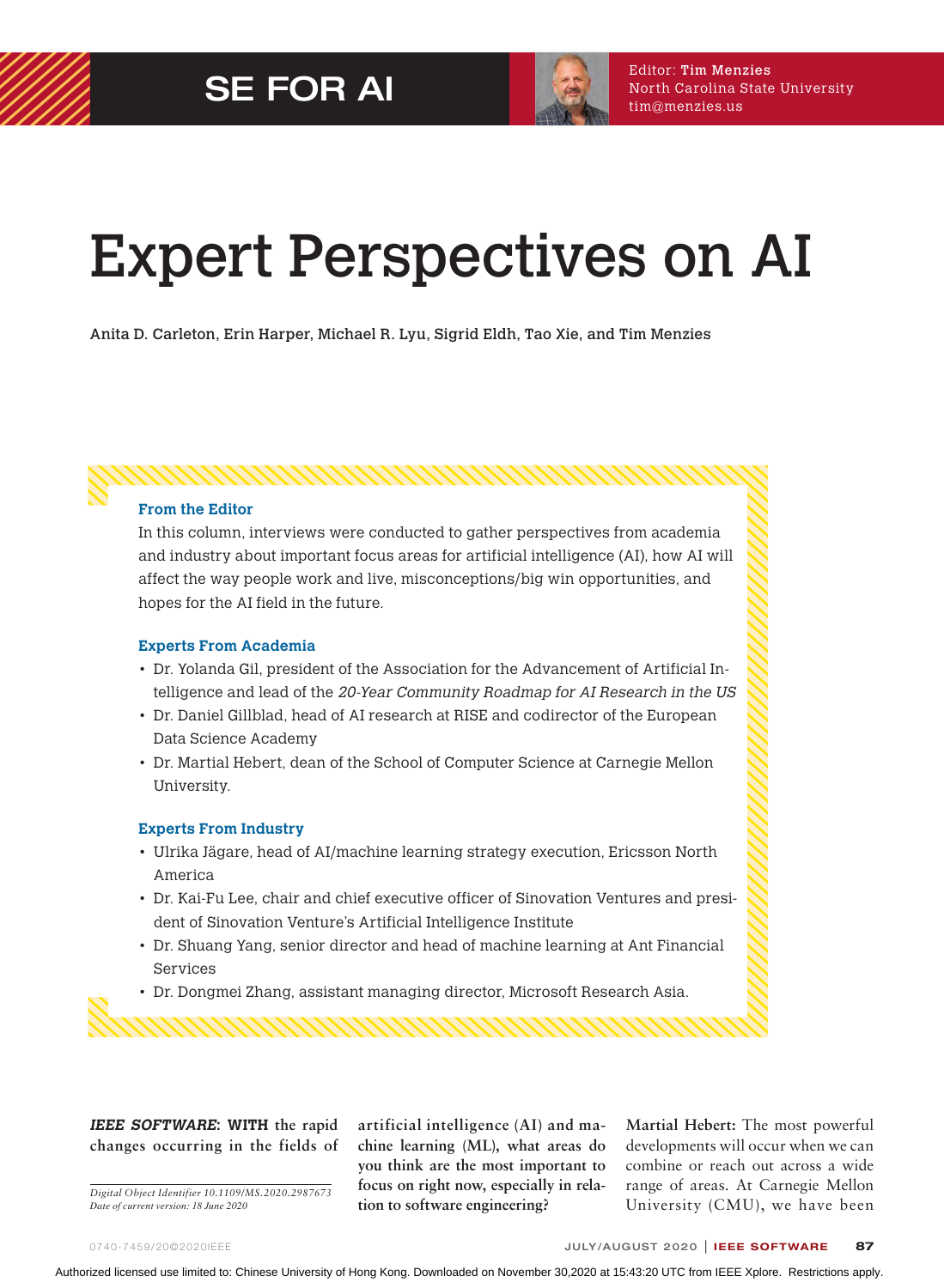trying to look at AI very broadly, from the physical layers (sensors), to software, to the ML algorithms, to human interactions and the social sciences. So, I think it's a mistake to try to narrow down the field to any one essential component. Software engineering, however, has helped provide a key benefit for AI: the ability to democratize it; that is, making intelligence accessible for every organization, perhaps even for every person within the organization. The future of AI is using hardware and software to see and hear patterns, make predictions, learn and improve, and take action with this intelligence. We now have high school students who can create fully functional apps due to advances in software engineering and AI.

Some other areas I think we need to focus on are resource-limited AI and AI engineering. Much of ML depends on large amounts of training data. Now, we need to step back from that and learn how we can do ML with limited amounts of data and limited amounts of power. We need to get ML to a point where it requires fewer and fewer resources, which is the natural progression of most fields. In relation to AI engineering, we need to be able to go beyond the development of individual techniques and put them together in a systematic fashion with predictable and quantifiable performance. The problem is, we don't know how to do this very well. This is a highlevel concern that cuts across all disciplines of AI.

**Yolanda Gil:** There are many areas of AI where software engineering can play a big role, such as helping us understand how to build systems with integrated intelligence and, also, ensuring that AI systems can provide interactions that matter. For integrated intelligence, we have to build systems in a modular way to integrate higher functions, and we don't know how to do this very well with AI capabilities. How do we build intelligence? Do we build it piecemeal or as an integrated architecture from the start?

We simply don't know these things yet, and software engineers will play a role in figuring them out. For interactions that matter, we need to be able to create AI systems that can take on tasks for us and communicate with humans more fluidly. Software engineering is very important here because we have learned over the years that you can't just design a capable system and stick a user interface on at the end. You must incorporate user-centered design into AI systems.

**Kai-Fu Lee:** Although current deep learning has done a remarkable job in learning new representations from data, that is not enough to guide us to the next level. I think many smart researchers are now further focusing on enhancing AI models so that they have the ability to reason. New tools must be created to achieve that goal, and I'll be excited to see breakthroughs here.

**Shuang Yang:** One thing to focus on is eliminating barriers to adoption. One of the key barriers—and the cause of today's relatively low penetration of AI—is the increasing gap between the supply of AI skills and the demand there is for applying AI in the real world. Another issue is that, while AI opportunities exist in almost every area and discipline, the areas are too vast and diverse for any AI generalist to grasp. To accelerate AI adoption and fully unleash its power, more AI practitioners should shift their attention away from standard, generalist types of approaches and focus on solving problems in fine-grained specialized areas. Only through these two groups working together (those who are experts in AI and those who are experts in their particular disciplines) will we be able to understand how to integrate the two domains to build highly optimized technologies that can revolutionize industries. To that end, it is equally important for AI practitioners to deep dive into specialized disciplines and for experts in those disciplines to learn and acquire AI skills.

There are also a number of topics in AI that have remained open technological challenges that require attention and joint effort from the entire community. My personal interests here include the following:

- a deep understanding of ML, especially deep learning, and its underlying mechanisms and potential pitfalls
- algorithms that can cowork with human operators, including those that can be comprehended, trusted, controlled, and regulated by humans, and those that can effectively incorporate human knowledge and apply wisdom that's missing from data or not captured by automated algorithms
- algorithms that can start acquiring intelligence from scratch (or from a small amount of data) and learn to improve themselves continuously as the data grow to eventually replicate or even surpass human ability.

**Daniel Gillblad:** There is a need for collaboration among industry,

Authorized licensed use limited to: Chinese University of Hong Kong. Downloaded on November 30,2020 at 15:43:20 UTC from IEEE Xplore. Restrictions apply.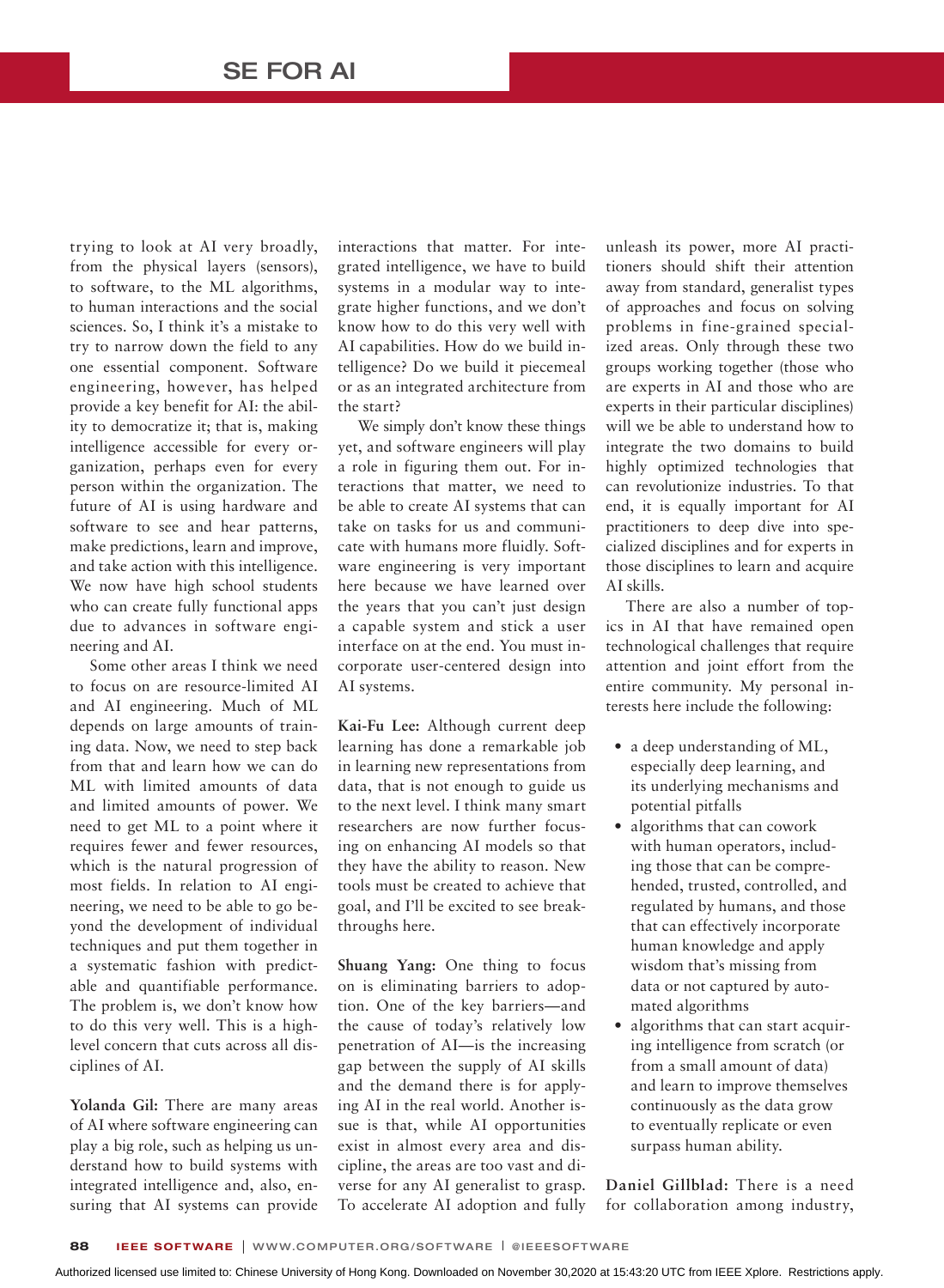government, society, and research. Having good data is one aspect of AI and ML, but you also need real applications, which means real data and real domain experts to reach fully enabled solutions.

**Dongmei Zhang:** Research breakthroughs do not happen overnight. They often require persistence and long-term investment, which means only going after the hot topics may not bring big success. I think the question is about understanding what problems we want to study and solve in our own research areas (e.g., in software engineering) and how AI would impact our methodologies and approaches. My research group in Microsoft Research Asia, the Data, Knowledge, Intelligence group, focuses on the areas of data intelligence and knowledge computing. Our vision is to democratize data intelligence and empower people and organizations to derive insights, learn and share knowledge, and build intelligence that can turn data into action.

We focus on three research themes around data: understanding, generation, and interaction. For understanding, we mainly research the representation learning of different forms of data. The data generation theme is about helping people become more productive and creative when they create data. For example, how can we help developers write code or test cases more efficiently? How can we help users discover errors in their spreadsheets? How can we help information workers create more engaging presentations? The data interaction theme is about making the interaction between people and data more natural and efficient. With the significant progress in natural language processing in recent years, we would

like to explore how to leverage natural language to bring the multimodality interaction to the next level.

*IEEE Software***: Almost everyone agrees that AI will affect the way people work and live. How do you think it will affect the lives of people who work in software engineering? What about the human experience as a whole—do you think it's getting better or worse as this technology matures?**

augment, in workloads in the cloud, or even at the device level.

**Yang:** I believe, as is the case with all technologies, that AI is neutral. Using it for good or evil depends entirely on who uses it and how it's used. That being said, special attention should be paid to studies on the deep understanding of AI, especially on its underlying mechanisms and potential pitfalls as well as technologies that enable us to better

Having good data is one aspect of AI and ML, but you also need real applications, which means real data and real domain experts to reach fully enabled solutions.

**Ulrika Jägare:** AI will change how we work and what we do greatly, and we will see the role of humans become much more specialized. AI solutions will manage many of the basics. For example, in telecommunications, we will have AI and automation capabilities running the network for us, while humans take a step back and manage the data pipeline and the AI models instead. In the services area, we can see this fundamental change already, but in the development and product areas, this is just getting started. AI will also enable us to manage tasks that have previously been too complex. Through the combination of AI, automation, and the computational power that is now available, we will be able to execute tasks very quickly, regardless of whether it happens inside a product that we want to

comprehend, trust, control, and regulate AI algorithms. The community should also work together to set up rules and policies and collaborate to build shared tools and platforms to ensure that, as much as is possible, AI is used for its intended purposes and that we retain the ability to intervene when needed.

I believe, as AI matures, there will be a number of profound impacts to our society. For example, the economy will be more productive (e.g., growing GDPs) as AI improves production efficiency. Workers will likely have more free time as productivity improves or some of the work gets automated. Life expectancy will grow as AI helps to discover drugs or cure diseases. Everyday life experiences will be more efficient. However, that does not necessarily mean life would be better than today. Guidance,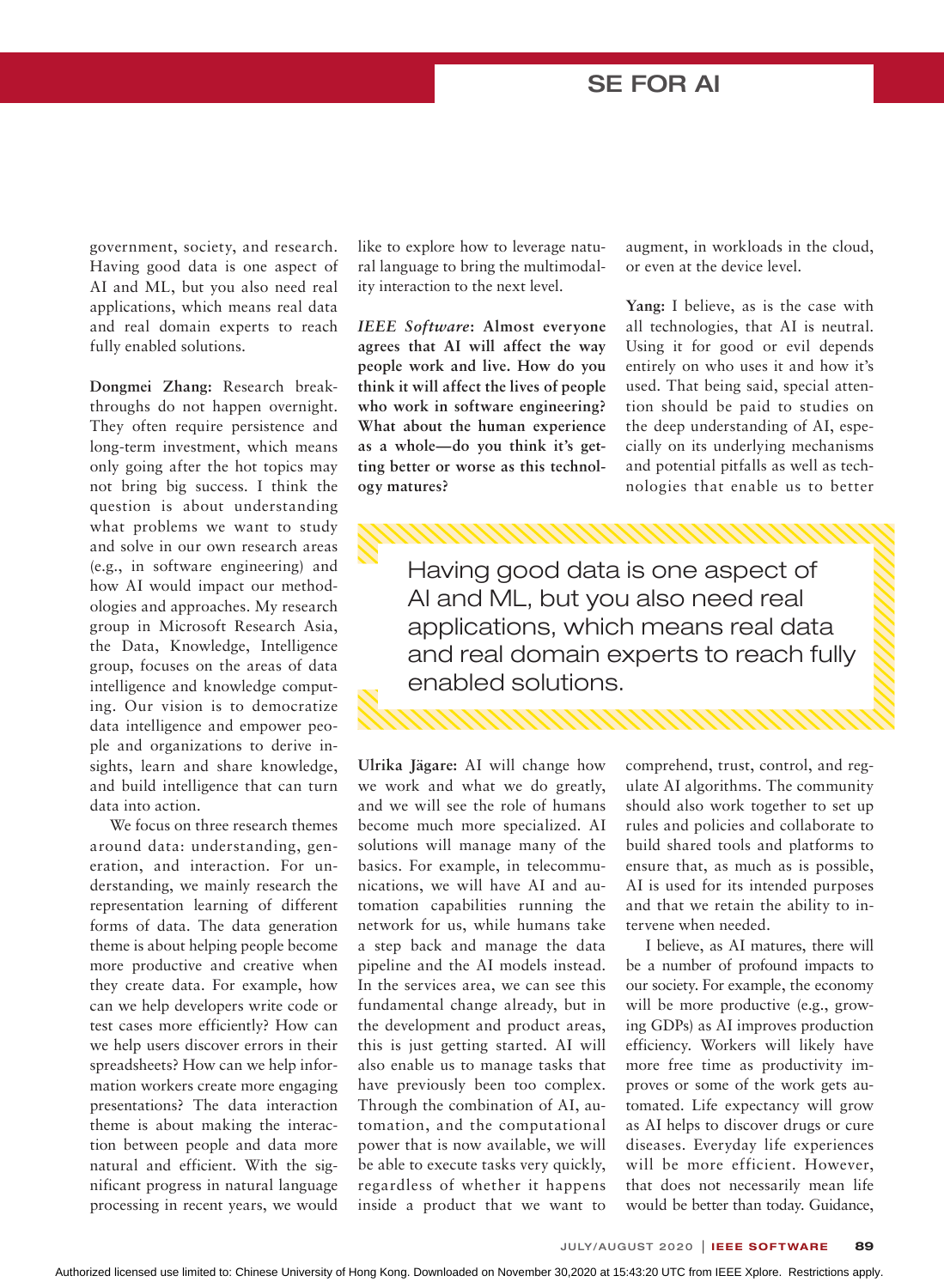regulations, and policies are needed to make sure these changes are in favor of the welfare of the whole society. For example, we need to make sure productivity improvement does not lead to worsened economic inequality or job displacements of vulnerable groups.

**Zhang:** In general, I think AI will help tremendously in the field of computing for different roles, such as programmers, software engineers, architects, and designers. One example in programming is the progress in code search, code completion, and program autorepair. Such progress has high potential to help increase the productivity of programmers in writing code. Another example is log analysis, which greatly helps developers systematically and efficiently debug their systems and is especially helpful when they work on large-scale distributed systems. There is a rich set of research conducted on log analysis, such as the work from Prof. Michael Lyu's group at the Chinese University of Hong Kong.

In my group, we have related research that focuses on AI operations and AI for systems. Some of our research results have already been transferred into production at Microsoft to increase developer productivity and make service systems more reliable, performant, and efficient. One important factor to consider in creating better experiences is that AI needs to work with human intelligence because, quite often, AI is an enabling technology component, not an end-to-end solution.

Also, to design AI to be trustworthy, we need work in the field of responsible AI. As software engineering researchers, we might have an advantage here since human

factors have always been an important part of software engineering research.

Hebert: Saying "better or worse" is a little tricky. I'm not saying it can't have bad effects, but I'll talk about the benefits. I think the key benefit can be summarized in one word: democratization. We are lowering the barrier to entry for using these technologies, and almost anyone with any computing experience will be able to put together very complex systems. For example, AI/ML could be used in medical robotic projects that could potentially enable people to do major medical procedures with limited medical resources—democratizing access to state-of-the-art health care. It's not just the idea of cheaper devices, it's the idea of making it possible, with limited skills, to put together these robots using simple components and program them.

**Lee:** People working in computing will benefit a great deal from AI because workloads will get lighter. There have been tremendous efforts developing AI software that helps programmers write better code and automatically detect bugs. Engineers will have more time to work on building creative and challenging solutions, too, instead of doing repetitive coding. Machines perform best in computational and repetitive tasks, whereas human qualities of creativity, collaboration, and compassion can be rediscovered as our time and energy are relieved by AI. I believe AI is here to liberate us and to allow us to reset and refocus on where we as humans can further excel. My ideal blueprint for AI– human coexistence is this: let machines be machines, and let humans be human.

*IEEE Software***: Which software engineering or AI project that you worked on or led did you find the most interesting?**

**Lee:** I led an R&D team at Apple a few years ago to develop a speech recognition and synthesis program called *Casper*, and I demonstrated it on the *Good Morning America* show with John Sculley, the Apple chief executive officer then. Apple was my first job out of academia after my Ph.D. program and a few years after teaching at CMU. Casper was my first real product launch. It was a breakthrough in AI as well as a tremendous learning experience for me personally on bringing technology from the lab to market. On one hand, Casper became one of the primary areas where Apple boasted technology leadership at that time; on the other, it was a foundation for my career in building, developing, and investing in AI in the decades after.

**Hebert:** In my time at the CMU School of Computer Science, I was fortunate enough to be exposed to many fascinating projects. When I first joined in 1984, it was the year that the first federally funded program started for autonomous and semiautonomous vehicles. The idea was to have a driverless truck drive down the road. It's very primitive compared to what we have now, but this project demonstrates a few key points, such as the role of longterm research—it took 30 years to build up the basic research, pipeline of knowledge, and people trained in that kind of work to get where we are today. For example, in the DARPA Urban Challenge, teams were able to build autonomous vehicles capable of driving in traffic,

Authorized licensed use limited to: Chinese University of Hong Kong. Downloaded on November 30,2020 at 15:43:20 UTC from IEEE Xplore. Restrictions apply.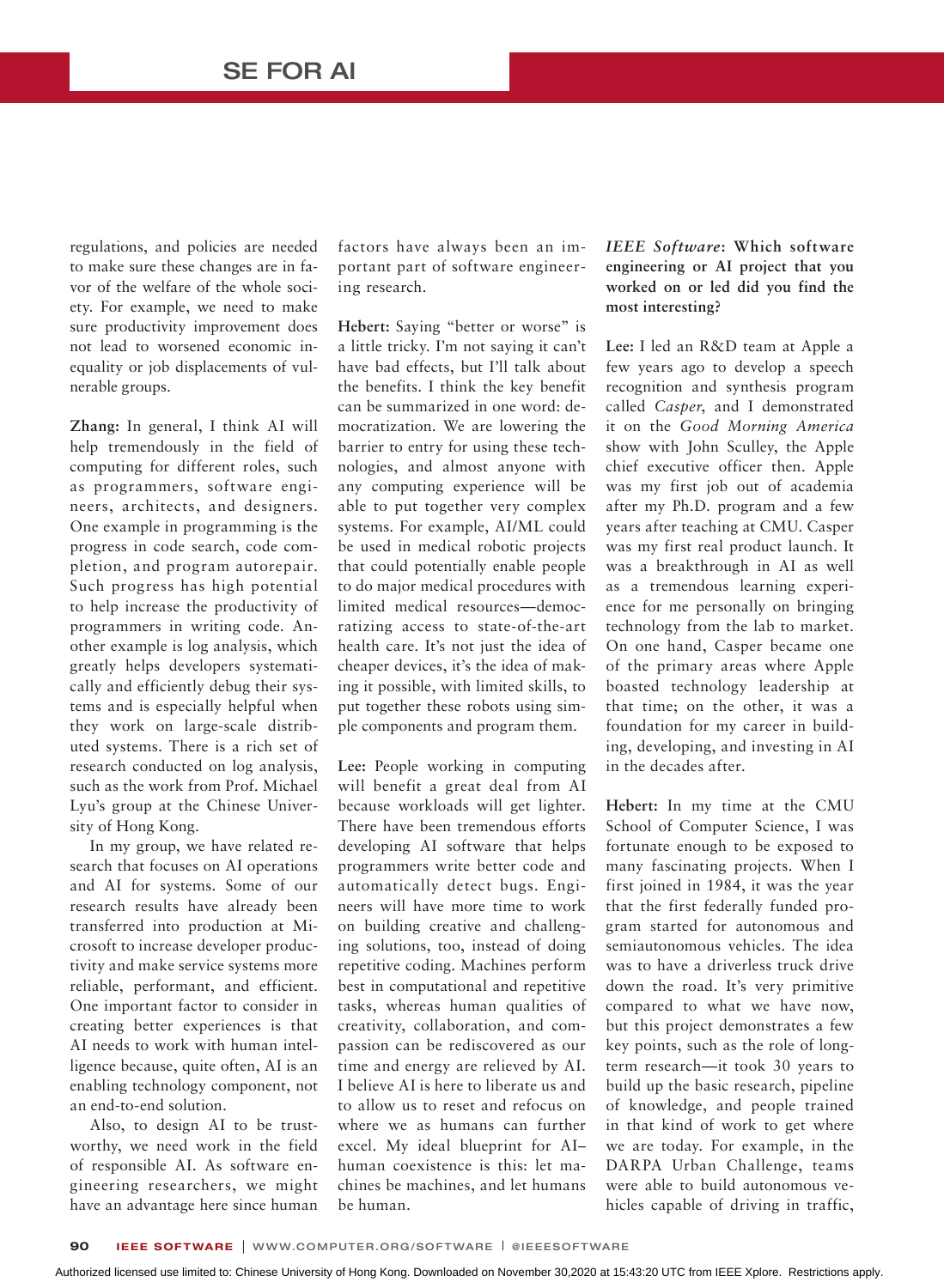performing complex maneuvers, such as merging, passing, parking, and negotiating intersections. Second, when research such as that starts, it's hard to imagine where the idea will go and what form it will take in the future.

In general, the projects that I find most interesting are the ones that reach out far from the initial obvious circle of application. In CMU's School of Computer Science, the ML lab is looking at massive amounts of data from signals and systems and using it for things like predictive maintenance of aircraft. But there are connections to other fields, and another way they've applied it is to fighting human trafficking. ML is used to process data and information on the Web to identify human trafficking rings and victims, and that program is now being used by hundreds of law enforcement agencies. This project takes the original technology—which was technical and high level—very far and uses it to really affect human life.

**Yang:** Financial services are designed specifically for the top of the economic pyramid. As of today, more than 2 billion adults, or roughly 50% of the work age population, are completely unbanked, without access to any financial services, which is believed to be one of the root causes of poverty and economic inequality. My team at Ant Financial has been dedicated to making financial services more inclusive, especially to those who have been previously excluded by the financial industry. We achieve this goal using AI.

One of my favorite projects is a risk perception and management system that we built on top of graph neural networks. Graphs are abundant in the financial industry, not

only because the data we deal with everyday often possess complex structures that are naturally described by graphs, but, also, because there are strong networked effects in the interactions among our users, merchants, and various services on our platform. Traditional approaches rely heavily on human experts to design features that stitch signals scattered in fragmented log tables, and, then, shallow models are trained and updated every few months. This process is slow, labor heavy, error prone, easy to saturate (quality-wise), and, most importantly, it doesn't scale. Over the past few years, we have rearchitected the system entirely.

This is based on using graph data as first citizens and graph neural networks as the backbone for all riskrelated tasks, ranging from profiling, monitoring, and assessment to decision making and intervention. The system has been deployed to production, making multiple services at Ant accessible to billions of users while remaining at a minimum risk level. For example, in our credit and loan business, we are able to provide loans to billion-scale users with an unprecedented user experience known as *3–1–0* (that is, 3 min to apply, 1 s to get funded, zero human intervention).

**Zhang:** There are many interesting projects I've worked on. If I must pick, then I'd say In4, which stands for interactive, intuitive, instant insights. I pick In4 because it demonstrates thought leadership in research, it is an excellent collaboration project involving all of our 12 team members, and its outcomes include publications at top-tier conferences and successful technology transfers to Microsoft products.

It started in November 2014, when we wanted to expand our research into new areas. Business intelligence (BI) was a natural candidate because of its focus on data, its interdisciplinary nature involving database, system, data mining/ML, and information visualization, and its obvious business value as a mature market for several decades. After studying the popular systems in the BI market, I made an interesting observation. When users analyzed data using BI systems, the users would always play the active role, telling the system what to do—for example, return a query result or create a chart. The system would always passively respond to users' requests.

However, the interaction should not work that way. Why couldn't the BI system proactively analyze the data and recommend the relevant analyses? As I envisioned it, there was an opportunity to create a truly bidirectional interaction paradigm between users and BI systems. This means that, based on the user's analysis context, BI systems would be able to automatically understand data, perform analyses, and recommend insightful results to users. With In4, we aimed to achieve this goal with algorithm research, interaction design, and end-to-end system building.

**Gil:** I have, at the moment, a project I'm very interested in—using AI to understand causality at a regional level. For example, in California, how do we manage natural resources, like water, with human activities, such as agriculture and so forth, and understand how they connect with and influence one another? If we can understand these complicated interactions, we can then work together to improve the state of the world. This work could have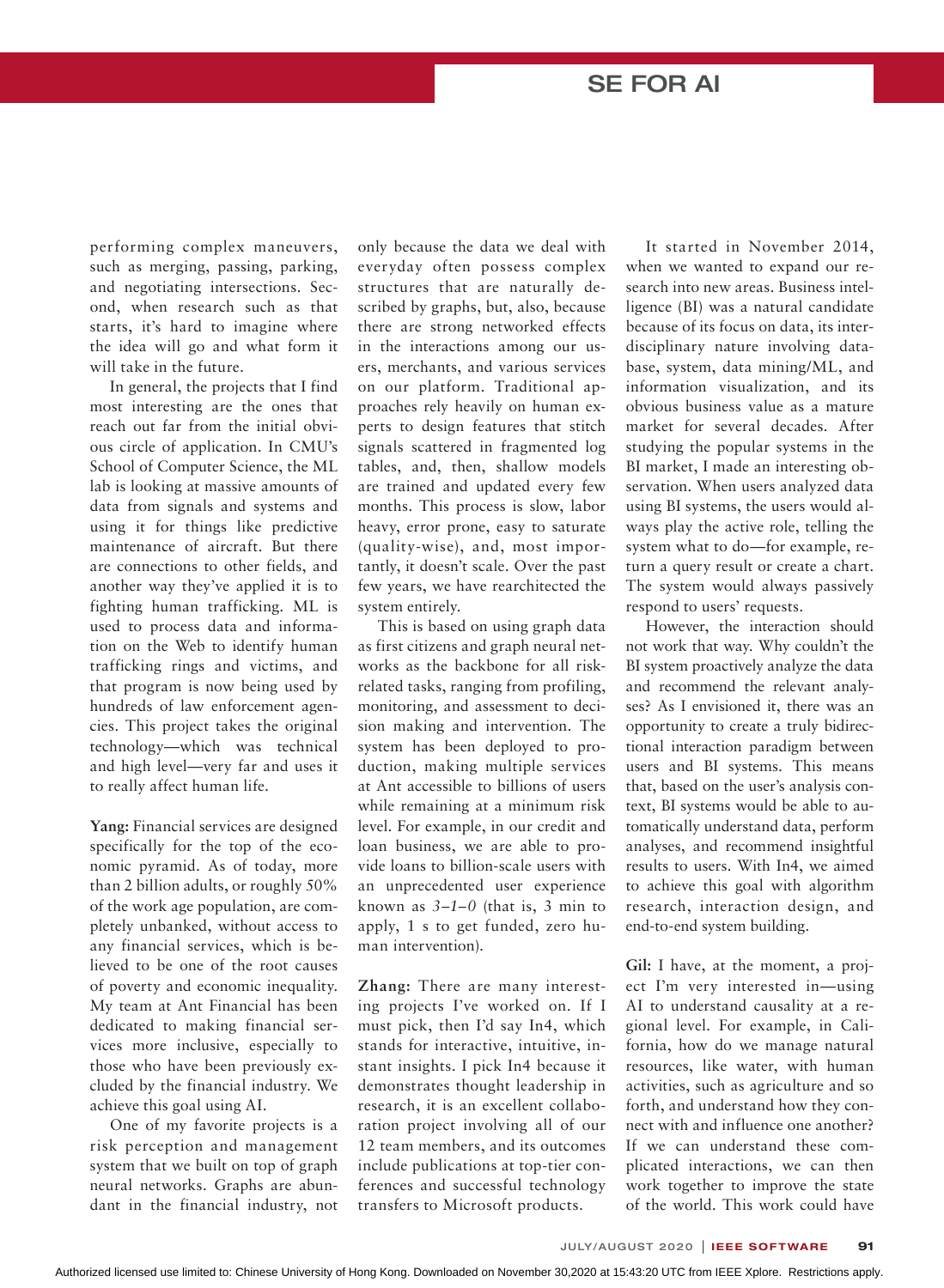applications all over—for example, in Texas and also in sub-Saharan Africa. Understanding and modeling the effects of different interventions require significant software engineering to integrate concepts and implementations across disciplines with very diverse designs and assumptions.

#### *IEEE Software***: What's the biggest misconception that you think software practitioners and engineers have about AI?**

**Zhang:** I'd say it is "AI can solve anything." AI beats the human in memory and computing, it has made huge progress in vision and speech perception, and it starts to demonstrate potential in cognition, such as reading comprehension and insight recommendation. However, there is a long way to go for AI to achieve full cognition capabilities, such as reasoning and decision making, and to reach the even higher levels of human creativity and wisdom. For now, AI is a component technology, and, again, I think AI plus human intelligence is the way to go.

**Gil:** The biggest misconception I see when I talk to people who are not long-term AI researchers is that they tend to equate AI only with ML. They have a tendency to assume it is a set of ML algorithms you throw data at, and it automates tasks. This neglects a lot of other aspects of intelligence we are pursuing. I would encourage anyone who is a software engineer to go beyond what is being talked about right now to look at other interesting and important aspects of AI, such as intelligent architectures and systems that have the ability to assess their own performance and set their own goals for learning.

**Lee:** For software engineers, it's tempting to think about AI as a magical black box that can be plug and play, but, actually, programming AI is still in its formative stages. As such, it doesn't yet have the many safeguards that mature software technologies have. For example, AI bias (such as discriminating against gender or race) is often the result of not having either a large enough or balanced data set. AI will come across security risks that are different from what engineers have tackled with PCs and phones.

For example, malicious hackers can modify AI model parameters to cause catastrophic failures or camouflage objects to trick computer vision algorithms driving autonomous vehicles. Also, AI's power in optimizing a single objective function (such as user time spent on Facebook) may make it vulnerable to externalities that could be inadvertently introduced or exacerbated. These inadequacies require better tools that can capture the potential dangers and provide a warning about systems before they are deployed. We also need to include ethics, privacy, and security in education for engineers so that they are aware of these pitfalls and their responsibilities for developing safe and trustworthy AI software.

**Jägare:** I think there are mainly two misconceptions. One is that you can treat AI like any other software, which means people underestimate how different the model development approach needs to be (much more exploratory, for example). But there is also misunderstanding in how AI models need to be managed once they are in live operations. Since AI models are not static, they will continue to train

on data in the live setting and dynamically change. The model performance and evolution need to be closely monitored over time because the model performance will eventually degrade, and the models will need to be refactored, retrained, or even replaced.

The other misconception I have encountered is that people believe that AI/ML will not work in their environment. They dismiss this technology early on, and, as a consequence, they don't learn the new AI methods, and their entry into the AI space is delayed.

**Gillblad:** Digitalization, more automation, and more software-reliant ways of working are the drivers that enable almost all industry experiments with AI/ML learning systems. Currently, we claim there is no limit to what we can do if we are able to think much more cross functionally and outside of the box to solve problems, but this is not entirely true. There are many limitations as to what could be expected from this technology. Some of this now may be hype, but when we talk about what will be done 10 years from now, there are many exciting aspects of this technology.

**Yang:** There are a few interesting viewpoints. One I personally disagree with is the analogy of AI to electricity. Electricity can be standardized, but, for AI, that is hard (if not impossible) to do. By AI here, I don't mean AI tools or infrastructure (which can be standardized), but AI solutions that have to be heavily customized and continuously optimized to a specific application. A standard AI solution rarely provides the quality that's adequate to be practically useful; this becomes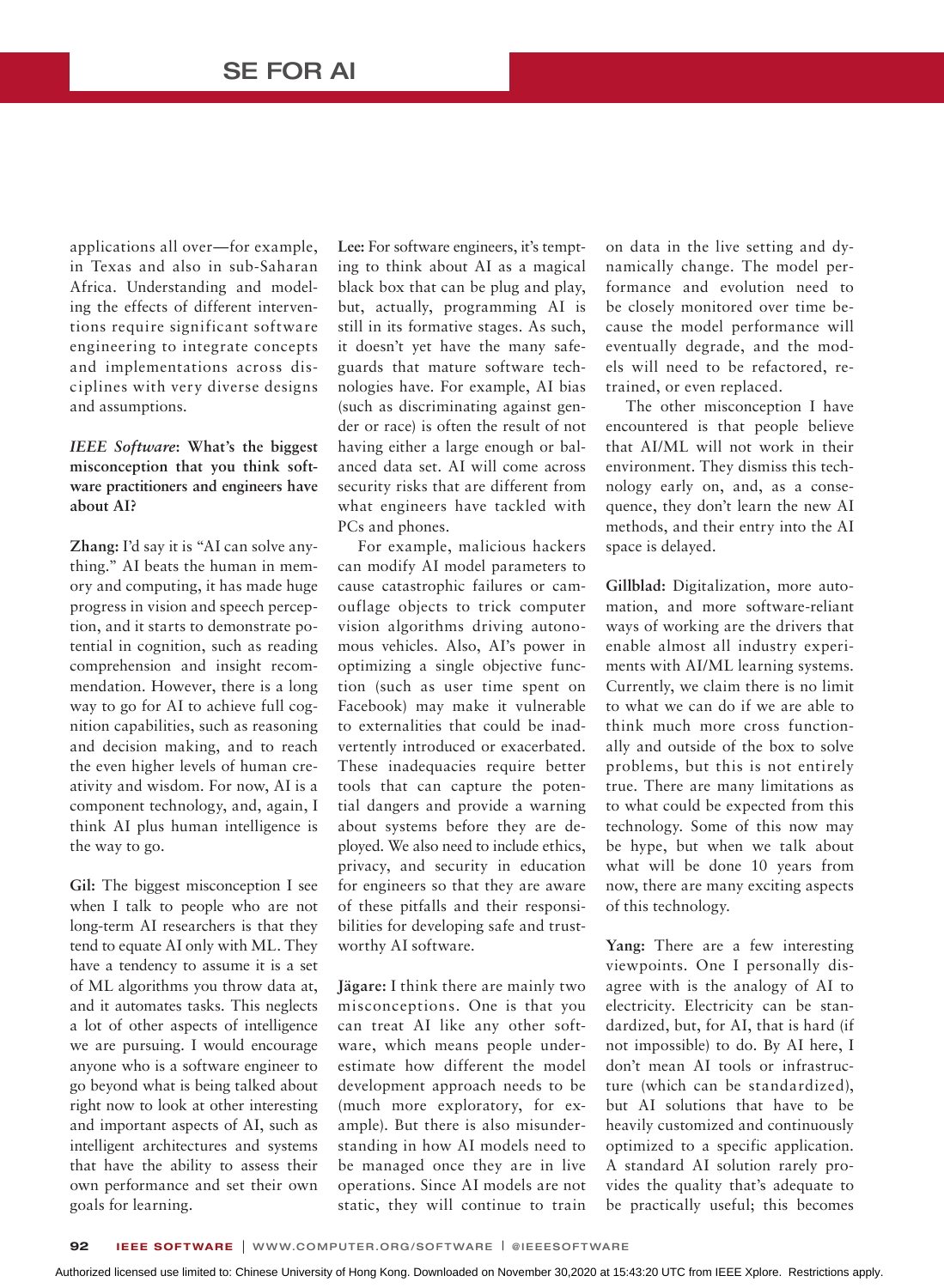even more true over time as the quality bar progresses (e.g., the demand for further improvement), while the model quality turns to decay and becomes increasingly unusable. Standard plug-and-play solutions are less useful. There is no escape from the no-free-lunch theorem.

#### *IEEE Software***: What would you most like to see happen in this field in your lifetime?**

**Gil:** Many things—I have a very long wish list! But what I'd really like to see is an AI system nominated for or even win a Nobel Prize. My research is on AI for scientific discovery, and I think it is a fascinating vision for AI systems to be able to perform scientific discovery to that level. Thinking that someday, in AI, we will be able to capture the genius and subtlety of Nobel-worthy discoveries is very exciting. Scientific discovery involves many different aspects: insight, creativity, an aha moment seeing an AI system capable of doing these things would be fascinating.

**Lee:** I would most like to see great enhancements in health care with the aid of AI. I can envision AI programs and tools that work with doctors and caretakers side by side, enhancing their workflow efficiency and accuracy so they can spend more time interacting with their patients with compassion. I could foresee more medical industry disruptions, such as AI-assisted diagnostics, computation-aided drug discovery, precision medication, and more. AI presents humans with great potential to reduce suffering and to extend and expand our heathy lifestyles.

**Jägare:** The entire AI industry is very much driven by open source—which

makes AI easily accessible to a lot of people and pushes the evolution forward fast. However, as AI matures, so far, we have seen very little standardization taking place, and I would like to see that.

Some de facto standardization is happening, mostly related to model development methods and not so much to the aspect of running models in their target environments. So far, most AI models in the industry are part of a stand-alone solution. But this is slowly starting to change, and we are seeing AI models in the same product or different products working alongside each other, maybe with overlapping scope. This means we will soon need to manage cooperating or nested models, and

field: deep learning research, AI applications, and the future capability of AI. Regarding deep learning research, I would really like to see a breakthrough made on the theory of deep learning. Nowadays, deep neural networks have achieved excellent results on a rich set of tasks in different domains, such as computer vision, speech, and natural language processing. However, from the theoretical aspect, we also need to understand why it works and how it works, which is very important. Regarding AI applications, although there are many AI practitioners working on digital transformation today, it is far from being done. I would like to see it become pervasive in our society.

Scientific discovery involves many different aspects: insight, creativity, an aha moment—seeing an AI system capable of doing these things would be fascinating.

there is an urgent need for standardization. Examples of the documentation I'd like to see for AI models include the data used, process used, decision scope, model type, accuracy at release, and its interfaces. All of these are needed to prepare models for cooperation and even hierarchical setups (AI models managing other AI models). From a trustworthy-AI perspective, this is especial ly important.

**Zhang:** There are different aspects of what I would like to see in the AI

Regarding the future of AI, I would like to see whether we can go one or multiple levels higher in the intelligence hierarchy. A lot of research is conducted at the perception level. We also touch upon the cognition level, like natural language understanding, but there is so much to do to achieve true human cognition capabilities. Can we go one level up to achieve human creativity? For example, can AI conduct scientific discovery by itself? Such huge and exciting progress is definitely what I would like to see in the future.